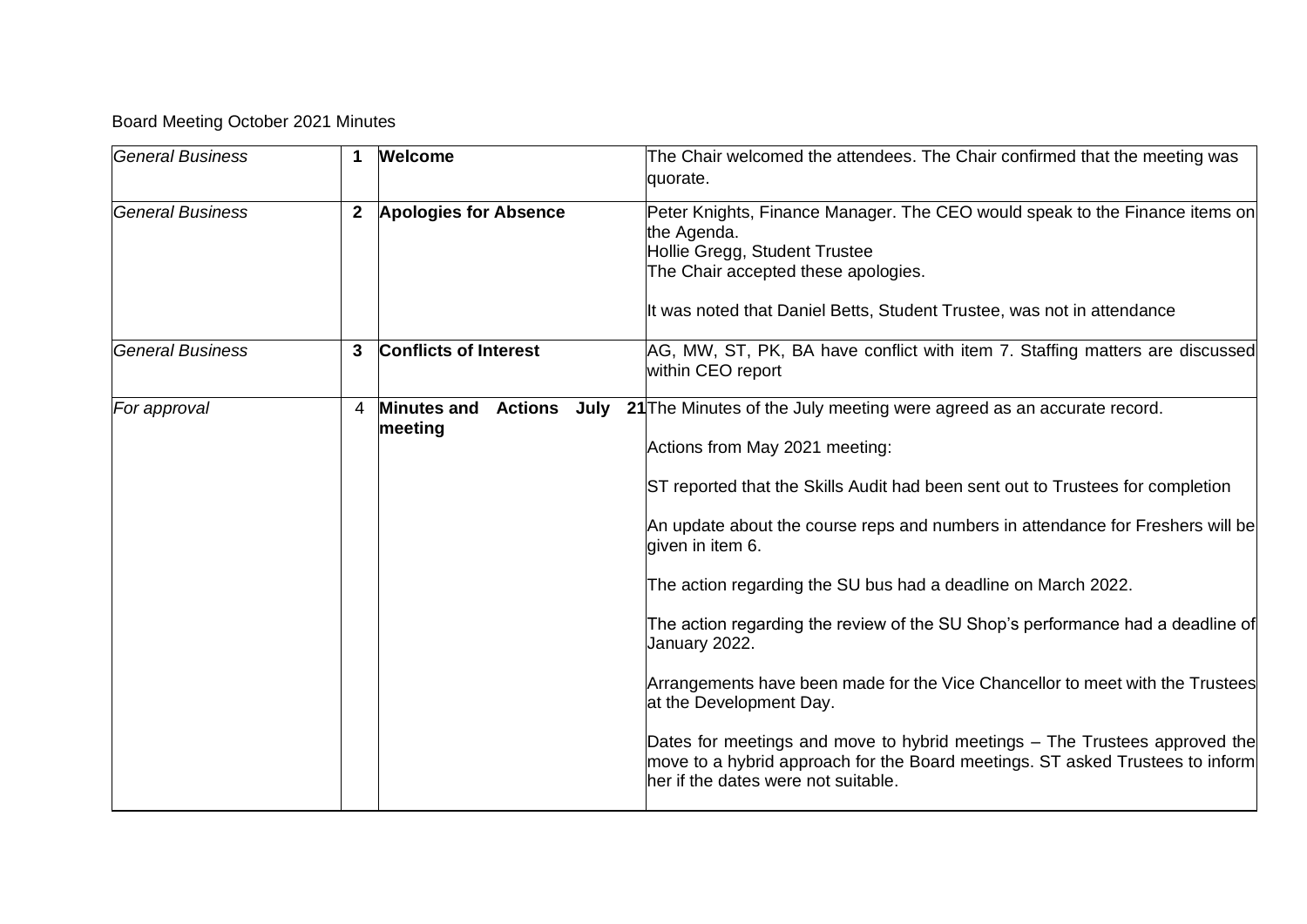|              |                 |                           | Action – ST will send out calendar invitations to Trustees for the Board meetings<br>this academic year.                                                                                                   |
|--------------|-----------------|---------------------------|------------------------------------------------------------------------------------------------------------------------------------------------------------------------------------------------------------|
| For approval | $5\phantom{.0}$ | <b>Presidents' Report</b> | The Presidents provided an update on progress on their manifesto items.                                                                                                                                    |
|              |                 |                           | AG                                                                                                                                                                                                         |
|              |                 |                           | Graduate skills – would like a week-long event with different teams coming in to<br>support students with various graduate skills. This would be planned to take<br>place after Christmas.                 |
|              |                 |                           | Sustainability – Second hand clothes fair was a success at Freshers. Will look to<br>hold another fair after Christmas. Feedback from the fair was that students<br>would like the clothing to be cheaper. |
|              |                 |                           | Eco-Refills – The company was not able to attend Freshers and no other<br>company was available as an alternative.                                                                                         |
|              |                 |                           | Mental Health training for personal tutors - This had been discussed with Ellen<br>Buck. Mental health training forms part of the training in the transition to<br>personal academic coaches.              |
|              |                 |                           | <b>MW</b>                                                                                                                                                                                                  |
|              |                 |                           | Enhancing wellbeing - MW has had conversations with Student Life team.<br>Discussions are taking place around the new building as a wellbeing quarter.                                                     |
|              |                 |                           | Green space - Estates are looking at the plans for the new building and how<br>green spaces will be incorporated. MW looking to get student involvement.                                                   |
|              |                 |                           | Bike racks – These are on order. Delays are being caused by covid.                                                                                                                                         |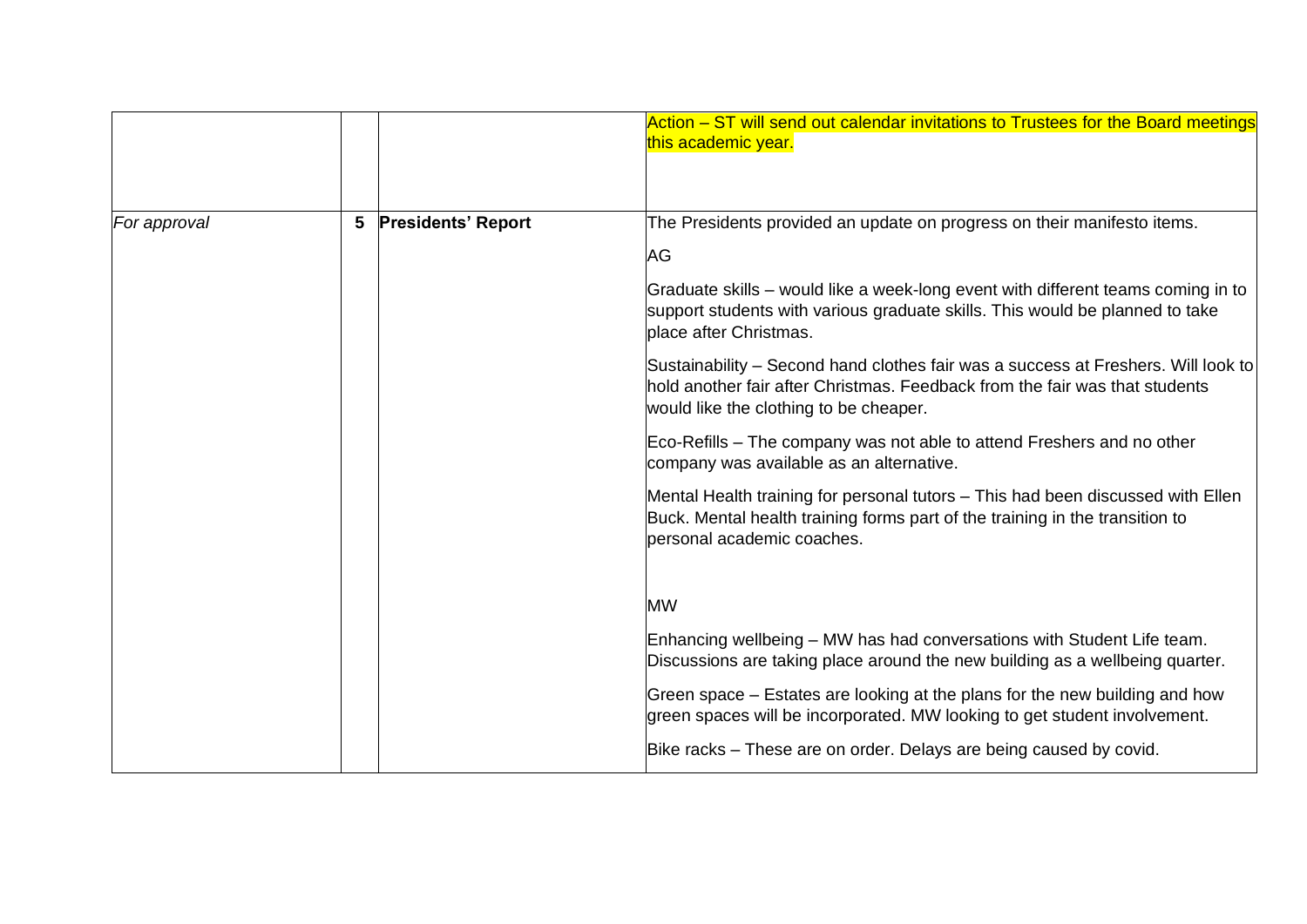|              |   |                   | Local businesses - Event held at Pernickety Pots at Freshers was very<br>successful. Discussions with Avid Climbing about holding a 'give it a go' session<br>to see if there is interest. Discussions with The Hold about being able to offer<br>work experience to students. Discussions with Inspire Suffolk over the logistics<br>of holding social sports there.<br>Trustees asked about the issue with Inspire Suffolk. It was reported there had<br>been a number of teething issues and discussions would continue. It was noted<br>that social sports continue to be popular and the SU bus has been used to<br>transport students to different venues.<br>AC noted that he would be meeting with Suffolk Football Association's new<br>development manager and would discuss whether Inspire Suffolk would be<br>eligible Football Foundation membership.<br>Update was approved |
|--------------|---|-------------------|--------------------------------------------------------------------------------------------------------------------------------------------------------------------------------------------------------------------------------------------------------------------------------------------------------------------------------------------------------------------------------------------------------------------------------------------------------------------------------------------------------------------------------------------------------------------------------------------------------------------------------------------------------------------------------------------------------------------------------------------------------------------------------------------------------------------------------------------------------------------------------------------|
| For approval | 6 | <b>CEO</b> report | BA left the meeting during this discussion due to conflict of interest<br>Difficult first few weeks of term with Freshers, and the pressures on SU staff<br>during that time. ST proposed that a sum of £10,000 be approved for additional<br>administration support.<br>There was a training budget for each member of staff.<br>Interviews had taken place and a survey would now be sent out to students.<br>Influencers would be incentivised to promote the survey to students. Students at<br>partner institutions would also be incentivised.<br>Action ST to provide update at Development Day in November and to Trustees in<br>January 2022 Board meeting<br>Discussions were ongoing to continue to develop sports.                                                                                                                                                             |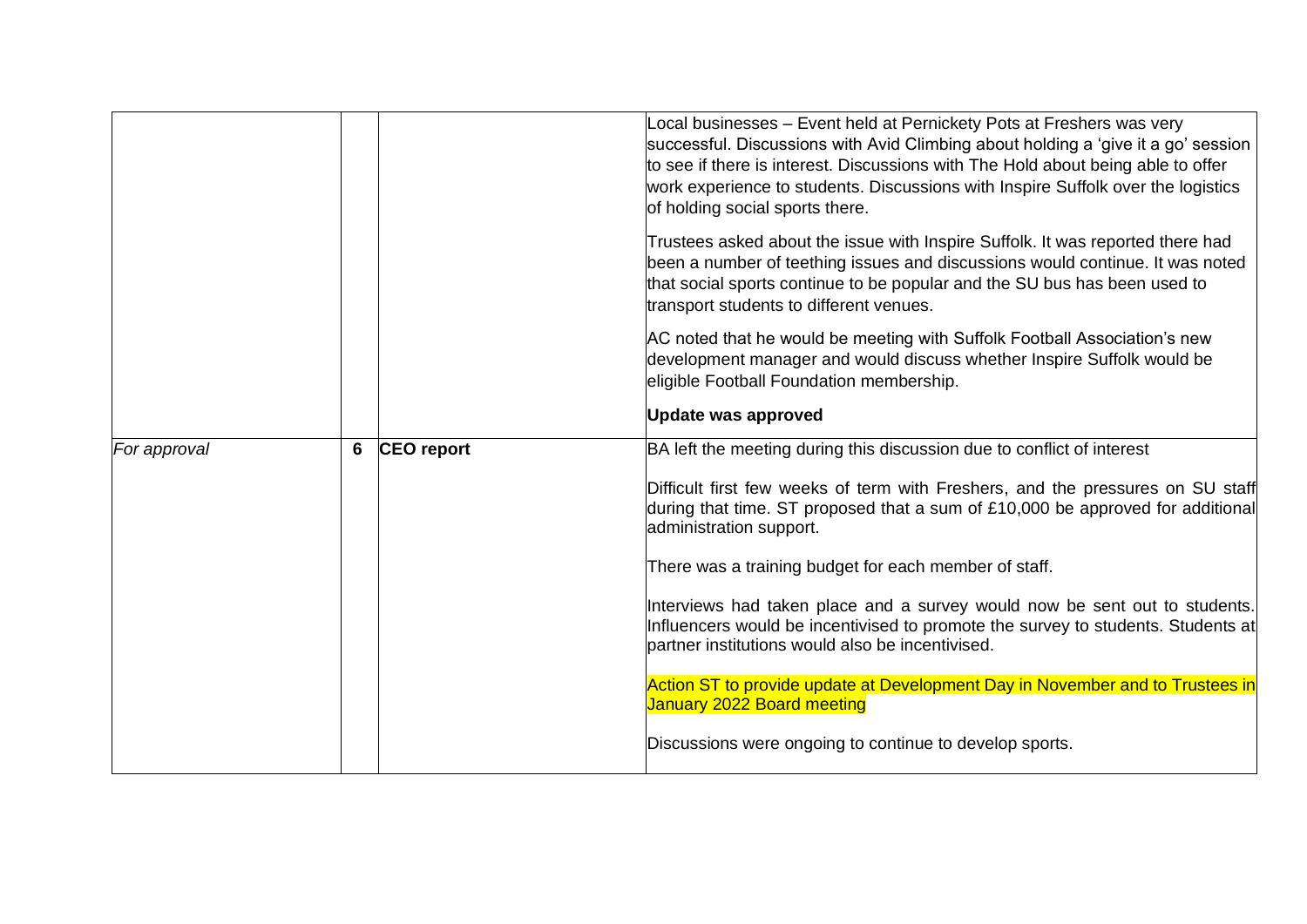|              |                |                            | 1000 people had attended Freshers which was greater than in 2019. Events were<br>well attended which was heartening. A review of Freshers would be undertaken<br>to take on board feedback and determine which events were value for money.<br>The SU had entered into BUCS and attendance at sporting activities was in line<br>with previous years.<br>Significant increase in demand on SU Advice service due to students from<br>partners seeking support.<br>Take the numbers for autumn elections as read.<br>Teething problems with re-opening SU Shop which were out of the control of the<br>SU.<br>The Trustees asked what was in place to support SU staff wellbeing and mental<br>health.<br>Action: ST to undertake a people resource mapping for staffing Freshers following<br>the strategic review. |
|--------------|----------------|----------------------------|---------------------------------------------------------------------------------------------------------------------------------------------------------------------------------------------------------------------------------------------------------------------------------------------------------------------------------------------------------------------------------------------------------------------------------------------------------------------------------------------------------------------------------------------------------------------------------------------------------------------------------------------------------------------------------------------------------------------------------------------------------------------------------------------------------------------|
|              |                |                            | Trustees approved the proposal to spend £10,000 on additional administrative<br>support                                                                                                                                                                                                                                                                                                                                                                                                                                                                                                                                                                                                                                                                                                                             |
| For approval | $\overline{7}$ | <b>Management Accounts</b> | It was noted that the accounts were for 1 month of the accounting year (August).<br>September's accounts would be available 20 October 2021<br>Context for the management accounts is provided with the papers.<br>Action: A decision would be taken on the bus by the CEO/Chair from March 22,<br>as the bus now formally belongs to the SU.                                                                                                                                                                                                                                                                                                                                                                                                                                                                       |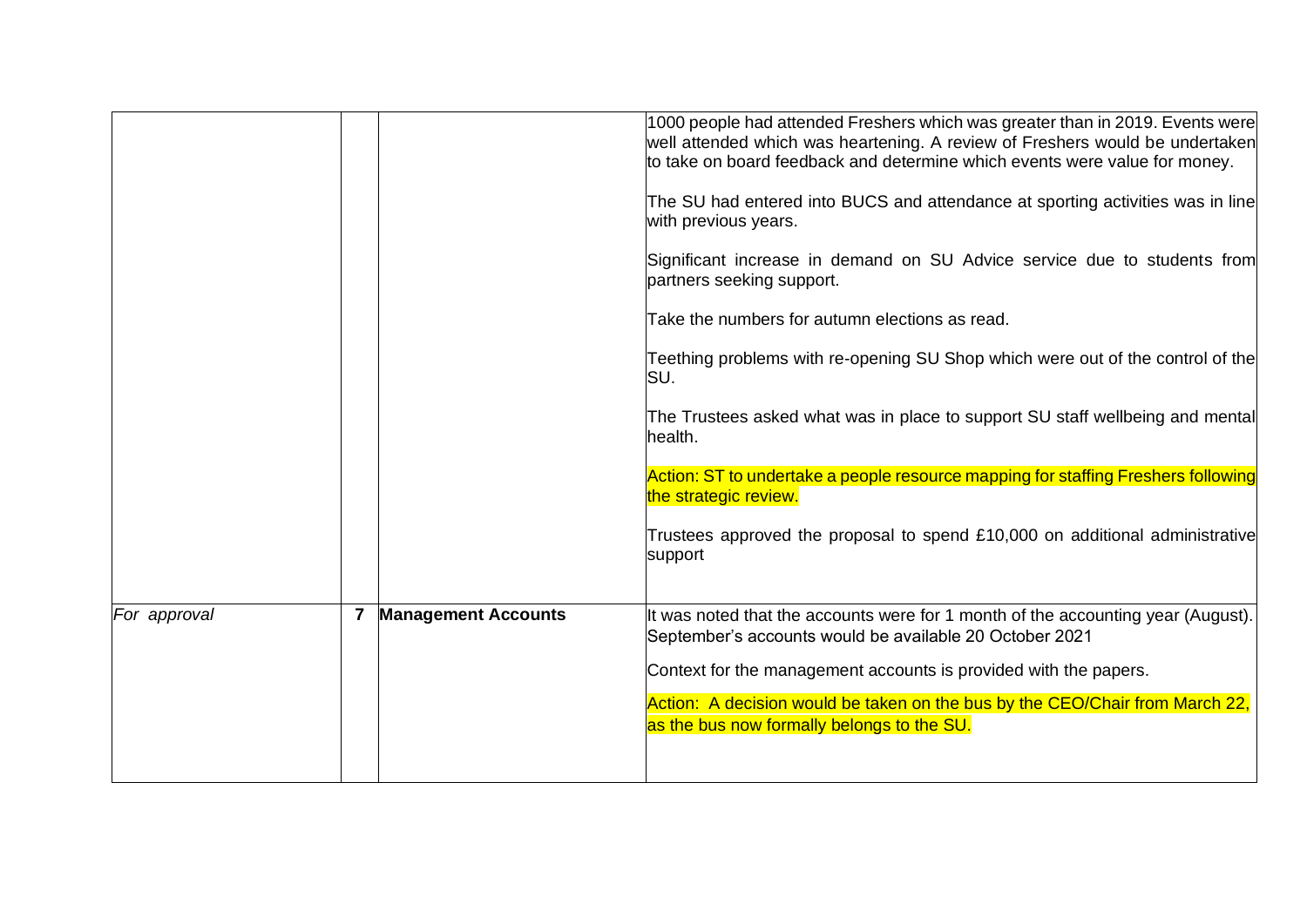|                 |   |                                                                                                | Action: Trustees agreed that Shop SU's performance should be reviewed in<br>January 22,                                                                                                                                                                                                                                                                                                                                                                                                                                                                                                                                                                                                                                                                                                                                                                                      |
|-----------------|---|------------------------------------------------------------------------------------------------|------------------------------------------------------------------------------------------------------------------------------------------------------------------------------------------------------------------------------------------------------------------------------------------------------------------------------------------------------------------------------------------------------------------------------------------------------------------------------------------------------------------------------------------------------------------------------------------------------------------------------------------------------------------------------------------------------------------------------------------------------------------------------------------------------------------------------------------------------------------------------|
| For information | 8 | Append, Honorarium, SU Staff                                                                   | SU Staff will be paid one off honorarium in line with University staff in October<br>payroll. This will put the SU over the agreed October staffing budget but not<br>impact the year end position.                                                                                                                                                                                                                                                                                                                                                                                                                                                                                                                                                                                                                                                                          |
| For approval    | 9 | Hybrid Council: How it will work BA returned to meeting<br><b>Required Changes to By-Law 2</b> | Changes to by-law 2 were proposed to offer Student Council meetings as a hybrid<br>model.<br>It was noted that the by-law stated that 5 days' notice would be given if the meeting<br>would be entirely online. This has been amended to take into account health and<br>safety measures and government lockdowns.<br>Trustees were concerned that Council members would be attending the first<br>hybrid meeting without having agreed to the model. Information regarding the<br>hybrid model would be given in the training for course reps, members would be<br>communicated with to ensure they had read the paper and the proposal would be<br>the first agenda item at the Council meeting after the election of the Chair.<br>Trustees approved the proposal on the basis that the first meeting can be<br>hybrid and must be discussed with members at the meeting. |
| For approval    |   | 10 Governance<br><b>Review</b><br><b>Group proposal</b>                                        | Working Proposal made for Governance Review Working Group. Proposed membership<br>and scope of group noted. Report would be expected from reviewer in the<br>Spring term.<br>Trustees approved the proposal.                                                                                                                                                                                                                                                                                                                                                                                                                                                                                                                                                                                                                                                                 |